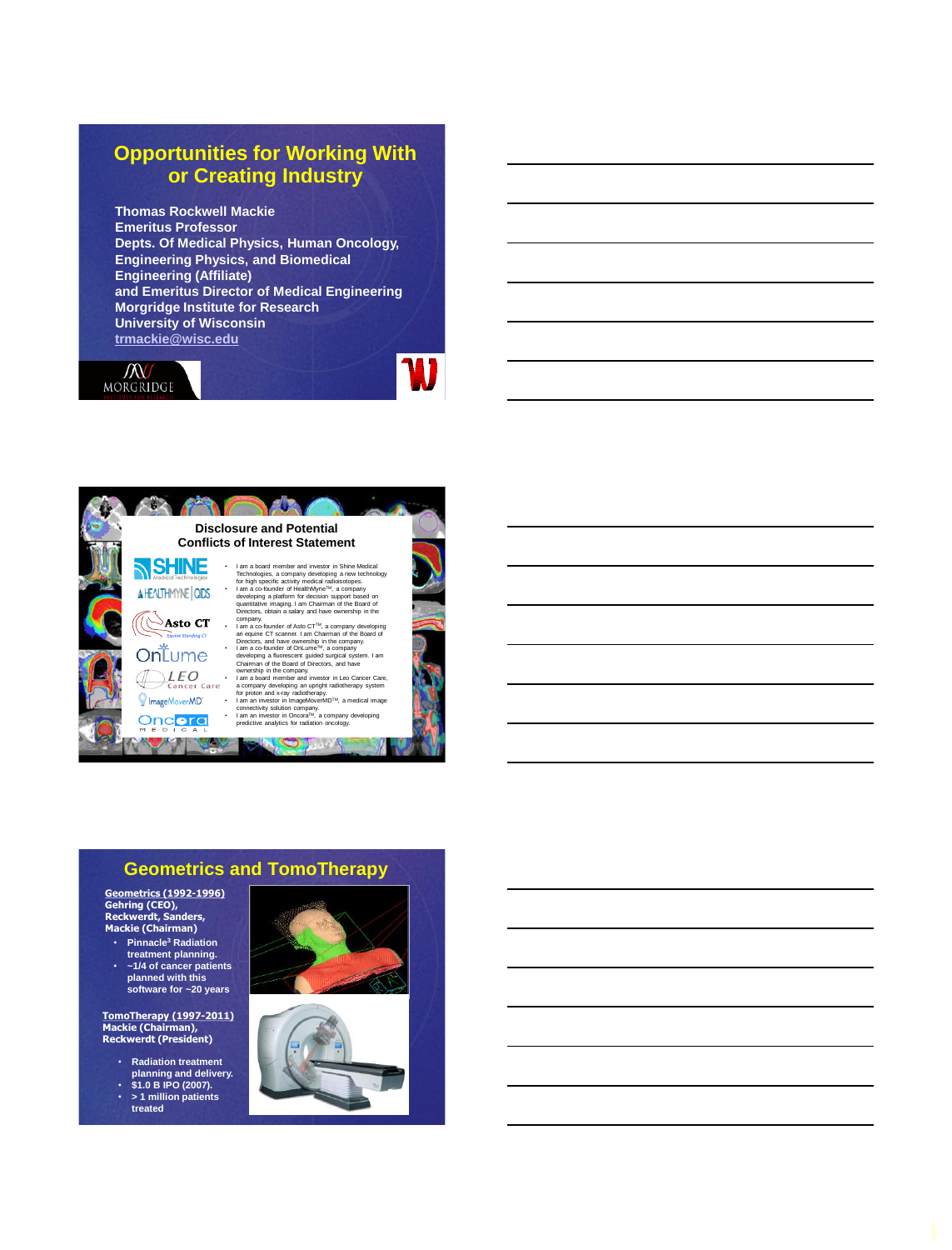# **Role of Industry in Innovation**

- **Technical solutions to solve a problem usually indirectly or directly involve a company.**
- **For example, climate change will not be solved by social consciousness alone but by companies developing convenient and affordable energy technologies that do not involve fossil fuels.**
- **Medical innovations are the same, if only because regulatory clearances usually require resources only affordable by the private sector.**





| Table 6 Basic and applied research orientation classifications, percentages within discipline of current<br>academic unit |                |                           |                                        |                             |                 |       |                          |
|---------------------------------------------------------------------------------------------------------------------------|----------------|---------------------------|----------------------------------------|-----------------------------|-----------------|-------|--------------------------|
|                                                                                                                           | Pure<br>hasic  | Lean.<br>towards<br>hasic | <b>Equally</b><br>basic and<br>applied | Lean.<br>towards<br>applied | Pure<br>applied | Total | $\overline{\phantom{a}}$ |
| Teacher training and education                                                                                            |                | 12                        | 32                                     | 29                          | 19              | 100   | 677                      |
| <b>Humanities</b>                                                                                                         | 28             | 21                        | 26                                     | 16                          | 9               | 100   | 1.347                    |
| Social/behavioural sciences                                                                                               | 19             | 19                        | $\stackrel{24}{\leq}$                  | 23                          | 16              | 100   | 1,127                    |
| <b>Business and economics</b>                                                                                             | 8              | 15                        | 31                                     | 28                          | 18              | 100   | 980                      |
| Law                                                                                                                       | 18             | 20                        | 34                                     | 18                          | 10              | 100   | 301                      |
| Life sciences                                                                                                             | 22             | 26                        | 23                                     | 17                          | 12              | 100   | 694                      |
| Physical sciences, mathematics,<br>computer sciences                                                                      | 18             | 24                        | 29                                     | 19                          | 10              | 100   | 1.809                    |
| Engineering, architecture                                                                                                 | 3              | 13                        | 32                                     | 32                          | 21              | 100   | 1.667                    |
| Agriculture                                                                                                               | $\overline{4}$ | 8                         | 23                                     | 31                          | 35              | 100   | 305                      |
| Medical and health sciences                                                                                               | ٥              | 16                        | 18                                     | 27                          | 30 <sup>2</sup> | 100   | 1.322                    |
| Other                                                                                                                     | 8              | 15                        | 33                                     | 24                          | 20              | 100   | 334                      |
| <b>Total</b>                                                                                                              | 14             | 18                        | 27                                     | 24                          | 17              | 100   | 10.563                   |

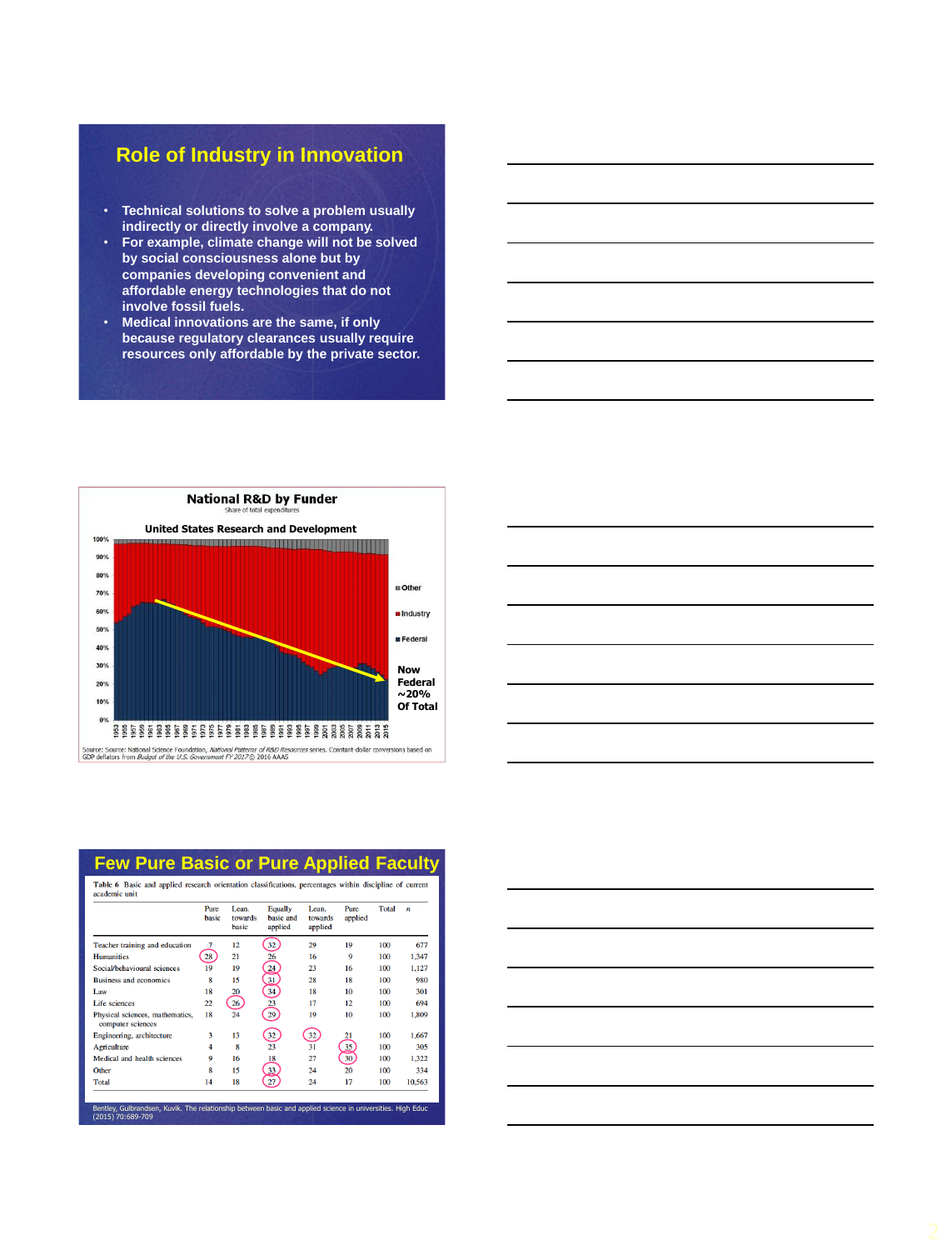## **Public Vs Private Funding**

| <b>Public</b>               | <b>Private</b>             |
|-----------------------------|----------------------------|
| Limited money               | Unlimited money            |
| Decision by your peers      | Decision by investors      |
| Basic ideas OK, but applied | Only applied ideas will be |
| more successful             | funded by industry         |
| Results in publications,    | Results in use by society  |
| training, and more grants   | and more investment        |
| Limited funding for         | Funding always includes    |
| regulatory efforts          | regulatory considerations  |

## **Working With Industry**

David Jaffray developed cone beam CT at Beaumont Hospital Hospital in Michigan. This would not have been a good environment for Jaffray except for enlightened management and the presence of John Wong.



**David Jaffray**



## **Starting Startups**

- **Stanford Linear Accelerator lab was one of the preeminent linac labs in the world.**
- **Stanford had large and exceptional engineering programs.**
- **Stanford capitalized on the linac with a partnership with Varian and later developed the CyberKnife.**
- **Stanford understands the value of entrepreneurship.**

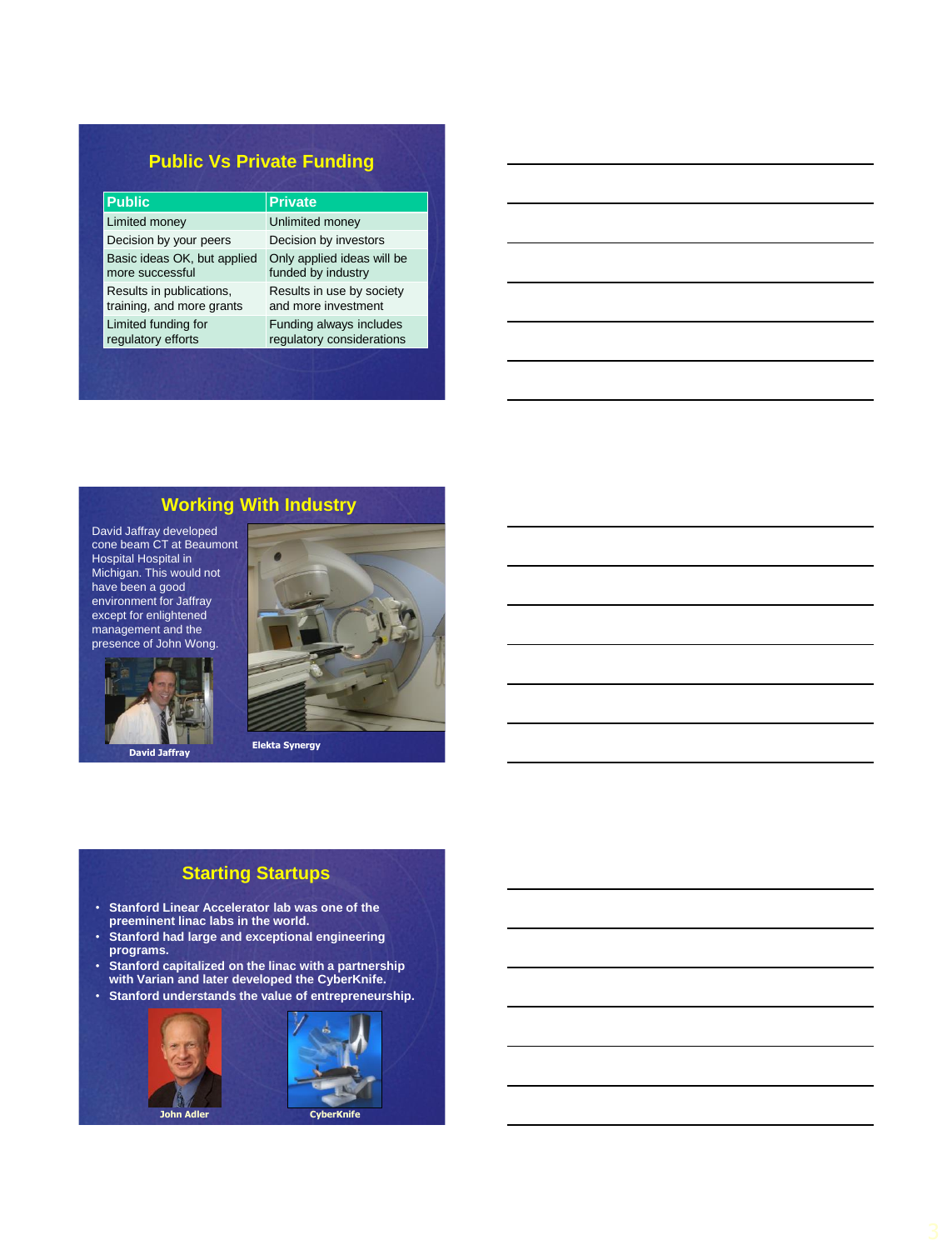# **Steps for Industrial Engagement**

- **Identify a important problem.**
- **Arrive at a technical solution to the problem.**
- **Protect your intellectual property.**
- **Ensure that there are customers for the solution.**
- **Pitch your solution to a company or start your own company.**

## **Mo-99 Made in Aging Reactors**



**NRU Reactor, Chalk River, Canada – now shut down**

**HFR Petton Reactor, Holland – soon to be shut down**





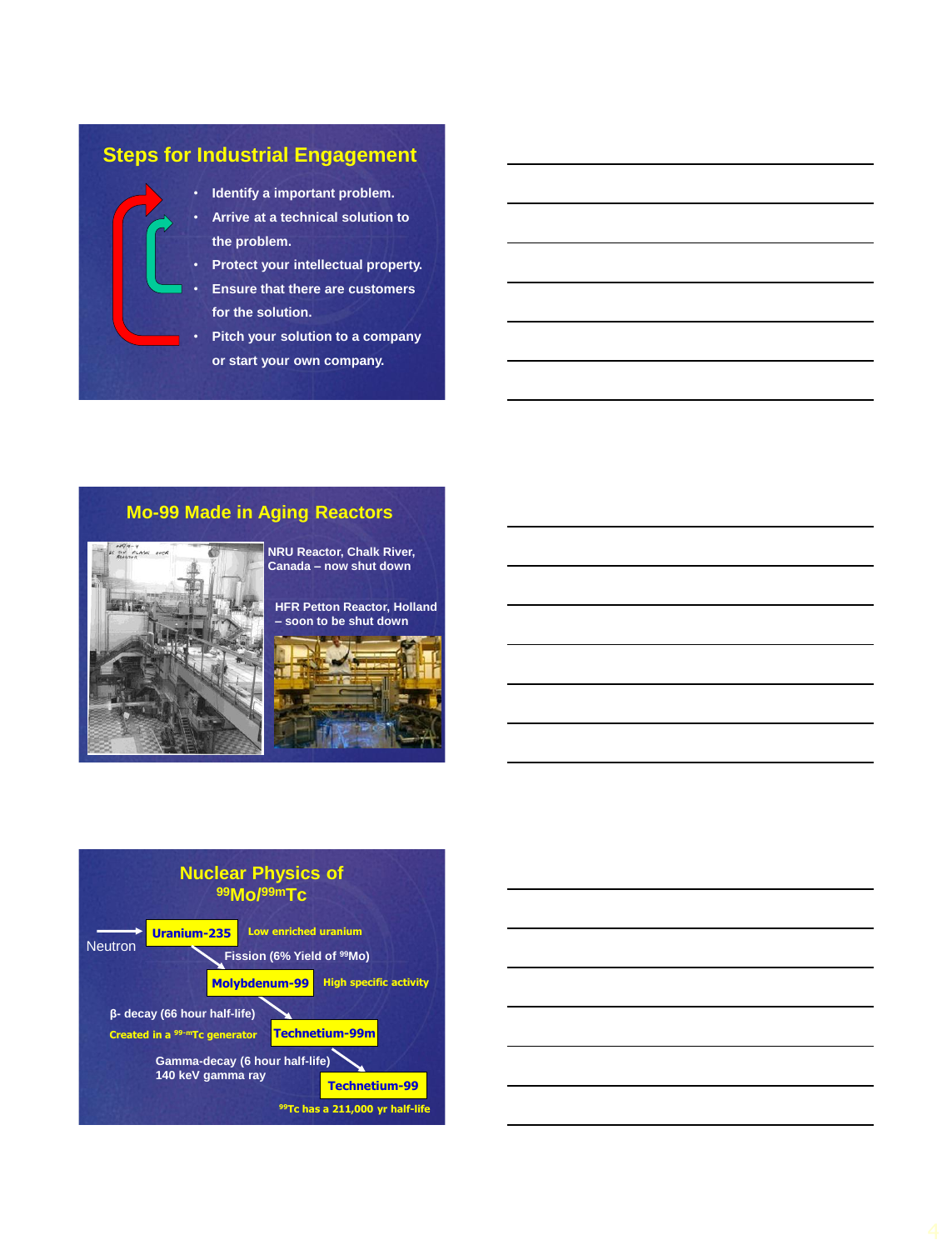#### **Mo-99 Production with a Sub-Critical Assembly ~\$300 M**



#### An Irradiation Unit consists of:

 D-T Neutron Driver Subcritical Assembly Concrete confinement structure (Irradiation Cell) Supporting systems and components (e.g. Target Solution Dump Tank, Cooling Systems, Neutron Flux Monitor)

#### Courtesy Shine Medical Systems, Janesville WI









**with a company or create a company.**